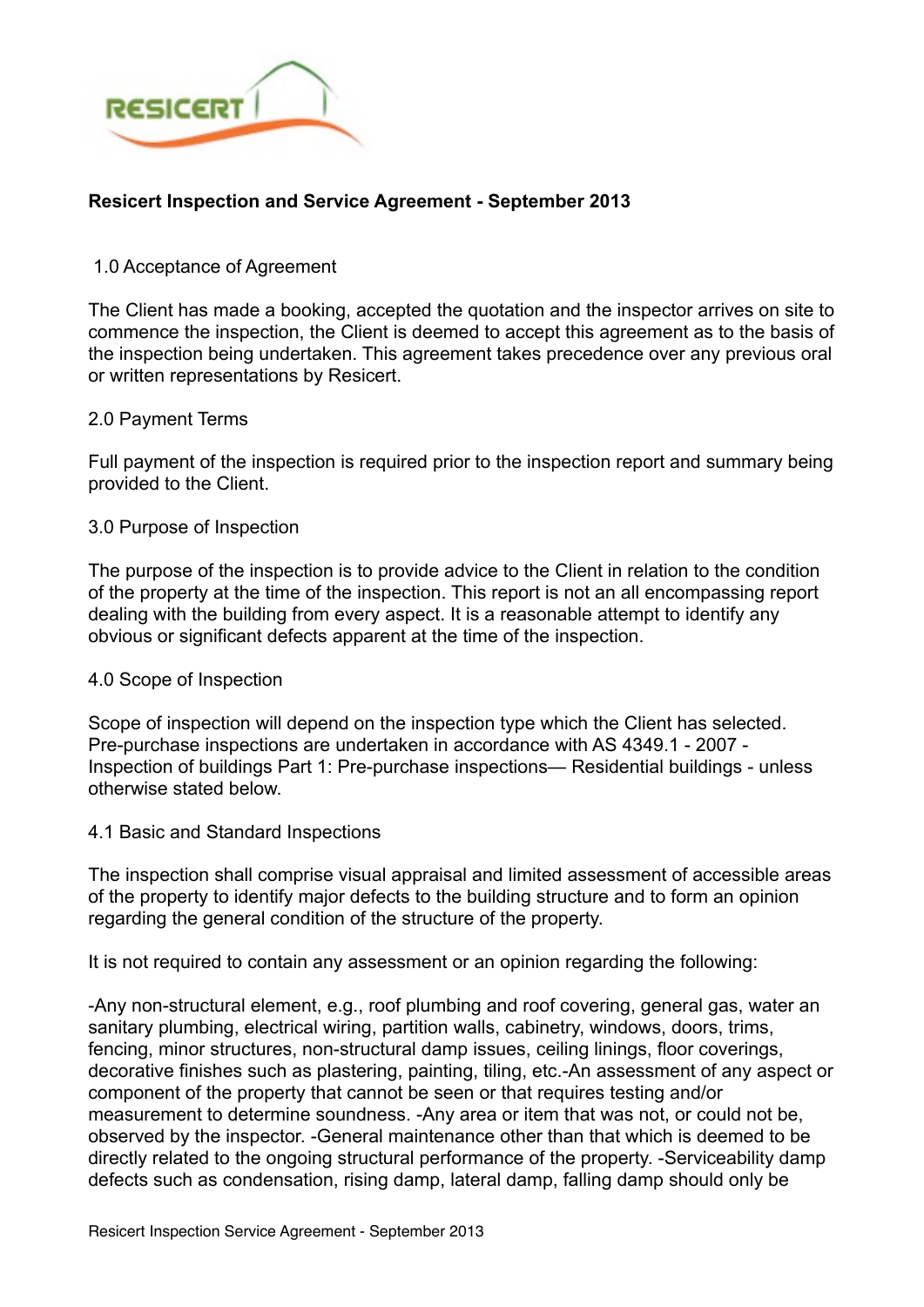

assessed and reported on where structural damage has occurred, is occurring, or may occur.

### 4.2 Plus Inspection

Resicert shall inspect accessible parts of the building and appurtenances, together with relevant features of the property within 30m of the building and within the boundaries of the site, or as otherwise agreed in the inspection agreement. In this context, relevant features include car accommodation, detached laundry, and garden sheds, retaining walls more than 700 mm high, paths and driveways, steps, fencing, earth embankments, surface water drainage and storm water run-off.

## 4.3 Ultimate Inspection Service

Inspector has the right not to test or inspect any component if he believes that through operation or testing it may cause damage or is a potential safety issue. -Require permission, necessary access and any required components to operate or inspect items as outlined for this inspection -Unless otherwise advised we will assume that all components can be operated and will not be damaged when doing so. No liability relating to operating a component during the inspection. -Require applicable operational manual and/or instructions relating to the inspection of any component. -If we are required to start up or turn on any component, it will be necessary to have required start up information. Otherwise we reserve the right not to operate. -For any components that involve water our inspection does not include testing the water quality and content -For pools and spas (excluding bath type spas located in bathrooms) to be tested they must have water to the minimum level prior to the inspection commencing. -For gas bayonets testing is limited to operational of a connected gas appliance. No testing on unused bayonets will be carried out. -Wood fires and fire heating systems are not tested as part of the inspection. This is limited to inspection of the components. -In relation to reticulation systems we test the operation by do not inspect any bores which may be present,zoning systems or water sensor systems -Presence of any asbestos is based on the opinion of the inspector and if confirmation is required this will require laboratory testing by the client. -Any discussions relating to changes to the building structure are subject to client confirmation by a qualified professional or tradesperson. -For all components a visual inspection is undertaken at the time of the inspection and does not offer a warranty or opinion in relation to future condition or functionality. -Testing of components may not include all modes and options available. -Testing of intercom systems can only be tested without the presence of a another party to assist.

4.4 Safety Barrier and Pool Condition Inspection as an add-on or stand alone) Inspections is completed in accordance with the Western Australian Private Swimming Pool Inspector Guidelines Inspecting Private Swimming Pool & Spa Enclosures Second edition – 24 / 07 / 2007 Inspector has the right not to test or inspect any component if they believe that through operation or testing it may cause damage or is a potential safety issue. -Require permission, necessary access and any required components to operate or inspect items as outlined for this inspection -Unless otherwise advised we will assume that all components can be operated and will not be damaged when doing so. No liability

Resicert Inspection Service Agreement - September 2013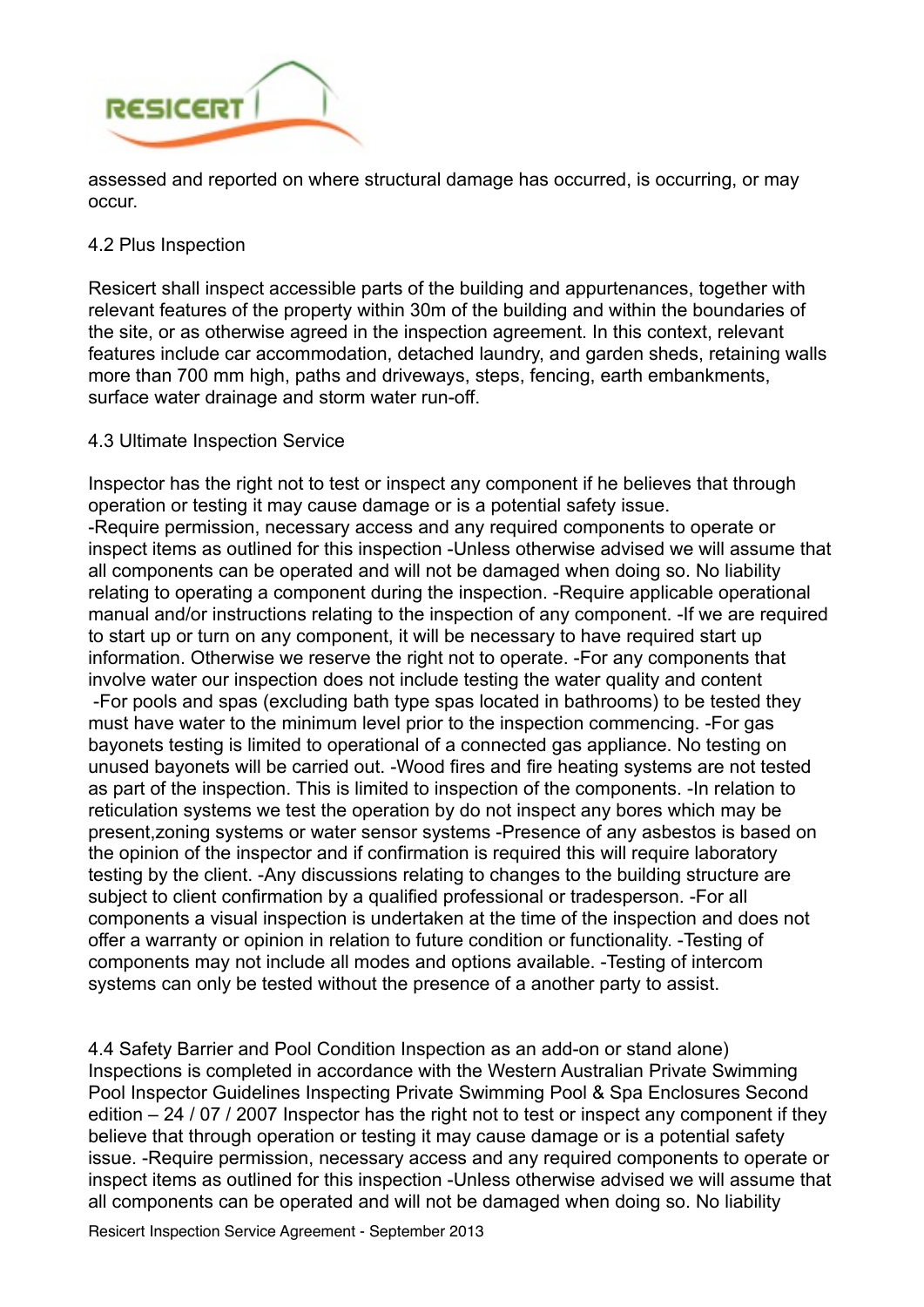

relating to operating a component during the inspection. -Require applicable operational manual and/or instructions relating to the inspection of any component. -If we are required to start up or turn on any component, it will be necessary to have required start up information. Otherwise we reserve the right not to operate. -information contained in the Safety Barrier and Pool Condition Report (as an add-on or a stand alone) is an information document only and will articulate potential issues that are likely to be flagged as deficient by council in the process of achieving required certification for the pool. It is not always possible to operate pumps. For pools and spas (excluding bath type spas located in bathrooms) to be tested must have a minimum level of water prior to commencement of inspection. Resicert is not an agent or government authority according to Local Government (Miscellaneous Provisions) Act 1960 (WA) Part VIII, section 245A and therefore cannot issue a certificate of local compliance, nor issue fines or infringement notices for non-compliance. The report is for information only and will not be reported to a local authority or council. In this way, Resicert accepts no liability for any subsequent drownings or accidents resulting in death or injury that may result from the advise provided in the Safety Barrier and Pool Condition Report. The Recommendations made in the report are for information only and Resicert will not seek compliance on behalf of any third party.

# 5.0 Extent of Reporting

Significant items to be reported are as follows:

- (a) Major defects as defined in AS 4349.1.
- (b) A general impression regarding the extent of minor defects.
- (c) Any major defect that is an urgent and a serious safety hazard.

## 6.0 Safe and Reasonable Access

This is a visual inspection only. The extent of accessible areas shall be determined by the inspector at the time of inspection, based on the conditions encountered at the time of inspection. The inspector shall also determine whether sufficient space is available to allow safe access. This will apply to roof spaces and underfloor access. The inspection shall include only accessible areas and areas that are within the inspector's line of sight and close enough to enable reasonable appraisal. Roof inspection by walking upon the roof will be limited to single storey dwellings which are safely accessible with the use of a 3.6 metre ladder, and only when the slope, roof condition and climate do not reduce safety.

## 7.0 Exclusions from Inspection

Resicert need not inspect or report on the following items:Footings below the ground or concealed damp-proof course - the structural design or adequacy of any element of construction.

- Electrical installations, smoke detectors, light switches and fittings, TV, sound and communications

- Concealed plumbing, gas fittings and fixtures.

- Whether the building complies with the provisions of any building Act, code, regulation(s) or by-laws.

- Air-conditioning , alarm and intercom systems, automatic garage door mechanisms.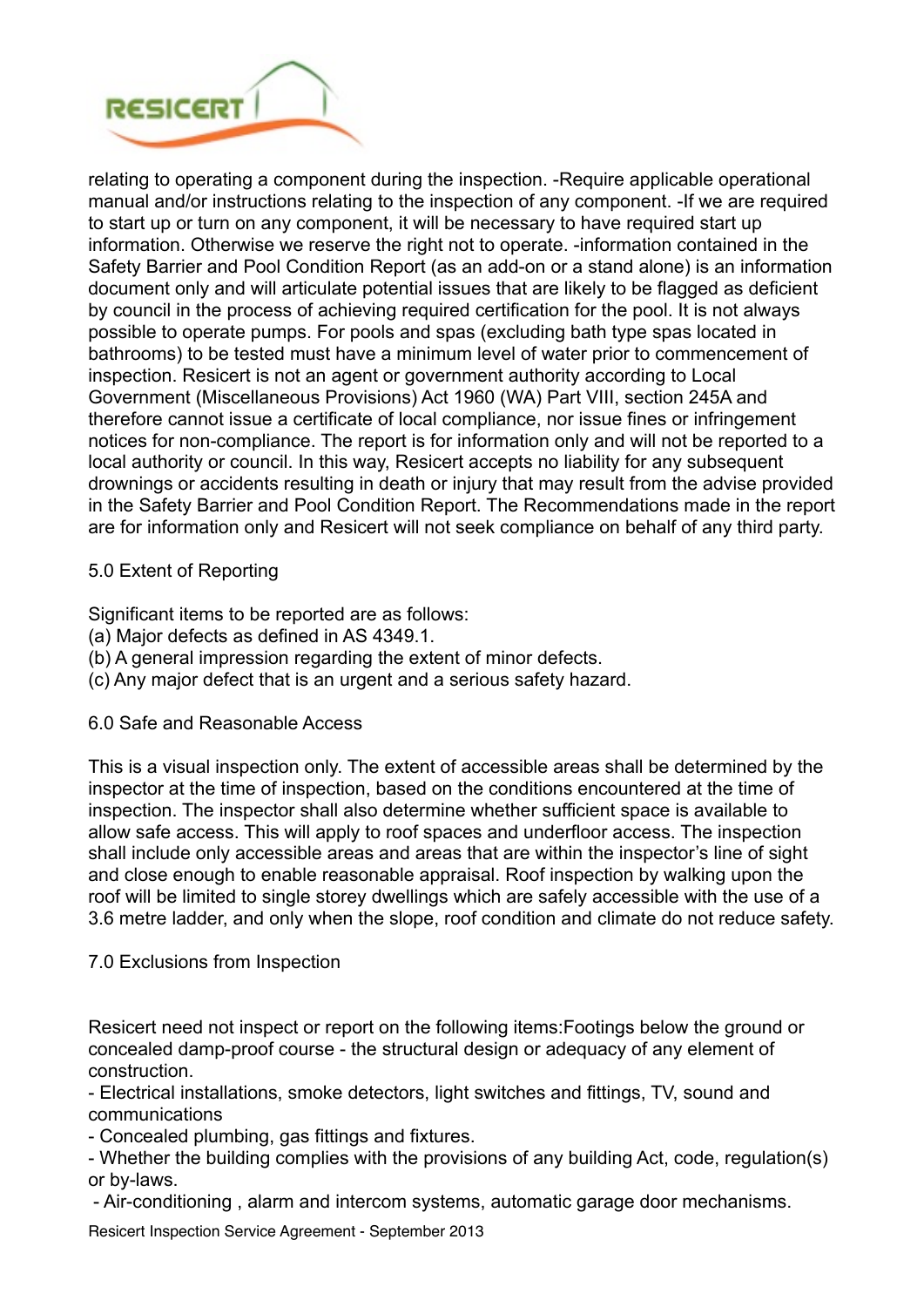

- Swimming pools, pool fencing and associated filtration and similar equipment.
- The operation of fireplaces and solid fuel heaters, including chimneys and flues.
- Soft floor coverings.
- Electrical appliances including dishwashers, incinerators, ovens, ducted vacuum
- Paint coatings, except external protective coatings.
- Health hazards (e.g., allergies, soil toxicity, lead content, presence of asbestos).
- Timber and metal framing sizes and adequacy and concealed tie-downs and bracing.
- Timber pest activity.
- Other mechanical or electrical equipment (such as gates, inclinators).
- Soil conditions and control joints.
- Sustainable development provisions.
- Concealed framing-timbers or any areas concealed by wall linings/sidings.
- Landscaping.

#### 8.0 Liability and Limitations

The Resicert report does not constitute a guarantee in relation to the property. It is a limited opinion of condition of the inspected property at the time of inspection. Resicert's liability in relation to the inspection and report will be limited to a refund of the inspection fee. The inspection and report is undertaken for the Client named on the report. No responsibility is accepted to any third party.

### 9.0 Money Back Guarantee

If the client is not fully satisfied with the building inspection and/or building inspection report provided, Resicert will refund 100% of the building inspection fee to the client. This will require the client to complete the request for a refund application form and agree to the conditions there-in stated prior to a refund. This guarantee only applies for a period of 60 days from the date of the inspection. After this period it is at the full discretion of Resicert whether a request for a refund will be approved.

#### 10.0 Follow up inspections

The initial fee does not allow for any follow up visits, if required, to the residence. A quote to undertake this activity will be provided if necessary.

#### 11.0 Estimates Provided

Any estimates or budgets provided relating to work required to be undertaken is purely to provide an indication of approximate costings. The figures provided are not a quotation or estimate to carry out any works and can not be relied upon for this purpose. All estimates and budgets which are provided are done so only on this basis, and no liability, with the client or any third party, whatsoever will be accepted in relation to budgets and estimates provided, unless otherwise stated.

#### 12.0 Probable Costings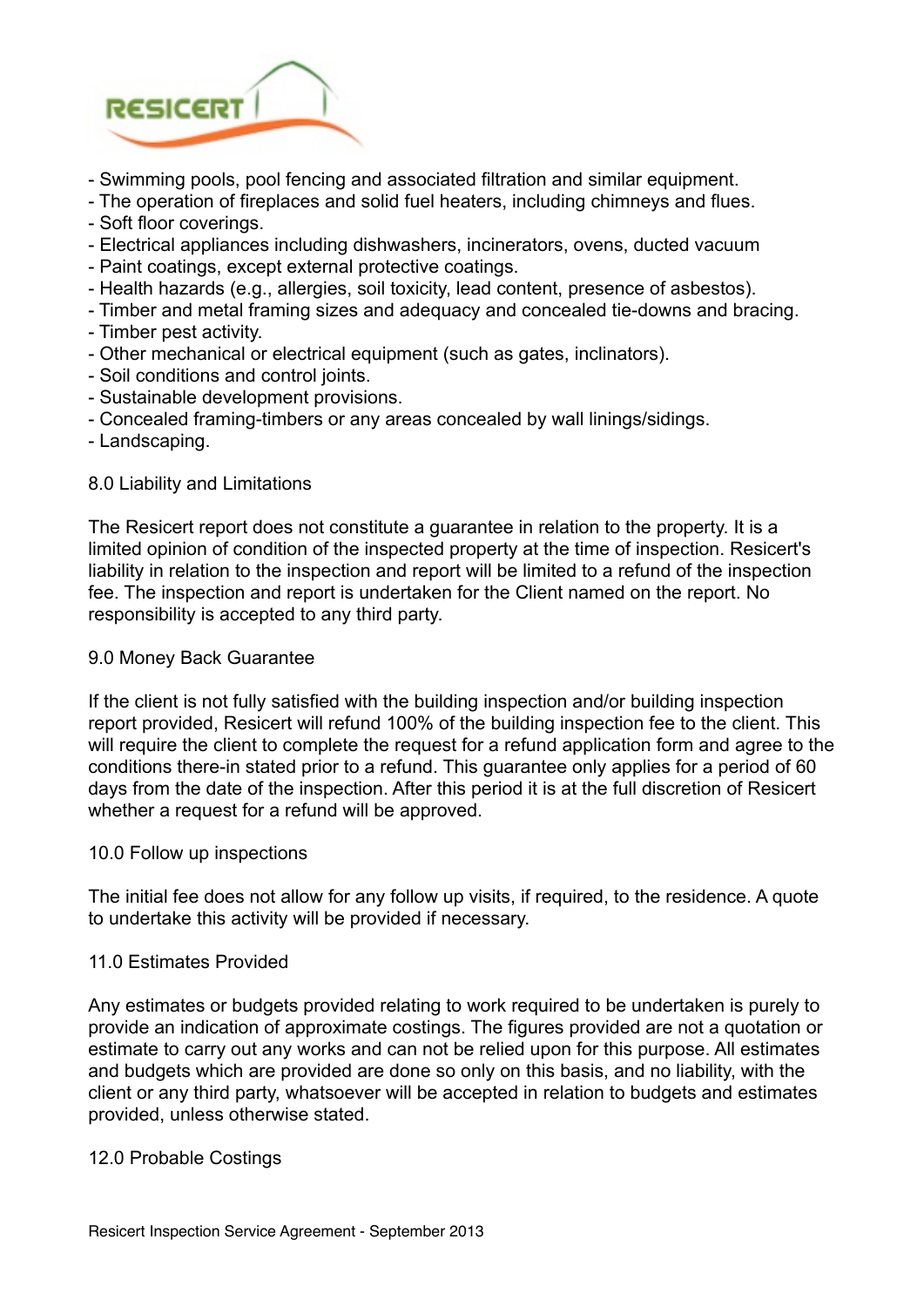

Any probable costings outlined represent an opinion of renovation costs only which can vary considerably depending on range of factors including but not limited to:

-Type and standard of materials, fittings and fixtures chosen.

- -Level of of client involvement and engagement required
- -Construction method and process chosen
- -Overall timings and duration of works undertaken
- -Fluctuations in building materials and labour costs
- -Scale and extent of the renovation project
- -When the renovation project is undertaken
- -Location of the works and site conditions

The probable costings provided is based on standard rates for previous projects and is not an elemental or detailed estimate. A detailed estimate of this nature can be provided by a Quantity Surveyor or through obtaining quotations from appropriate suppliers and tradesman.

# 13.0 Approvals for access to property

The Client represents and assures Resicert that the Client has secured all approvals necessary for entry onto the premises to be inspected. Client further agrees to defend, indemnify and hold harmless Resicert from demands or claims alleging a trespass upon the premises to be inspected. It is the responsibility of the Client or Agent to ensure the utilities are on at the time of inspection. Resicert recommends checking for permits on all additional construction performed on the property after the original construction.

## 14.0 Termite/Pest Inspection Coordination:

If request a coordination for a pest inspection service and written report from Resicert the Client does so with the acknowledgement and acceptance of the following conditions:

(1) Resicert does not carry out the pest Inspection service or produce the written report.

(2) Resicert simply conveys orders to independent companies for completion.

(3) All pest Inspection providers have current professional indemnity insurance. The Client and the provider indemnify Resicert to and from any, omissions, errors, damage, consequences and legal action resulting from the pest inspection services and reports.

(4) Resicert does not carry professional indemnity insurance which relates to pest inspection services.

(5) Resicert cannot and does not accept liability in relation to the pest Inspection providers service, and / or content of written reports or warranties which may be provided. The Client's acceptance of the pest inspection coordination service that Resicert provides is done so based on your full understanding and acceptance of these conditions.

## 15.0 Asbestos Disclaimer

If during the course of the inspection asbestos or materials containing asbestos happened to be noticed then this may be noted. Buildings built before 1990 may contain some asbestos. Sheeting should fully sealed. If asbestos is noted as present within the property